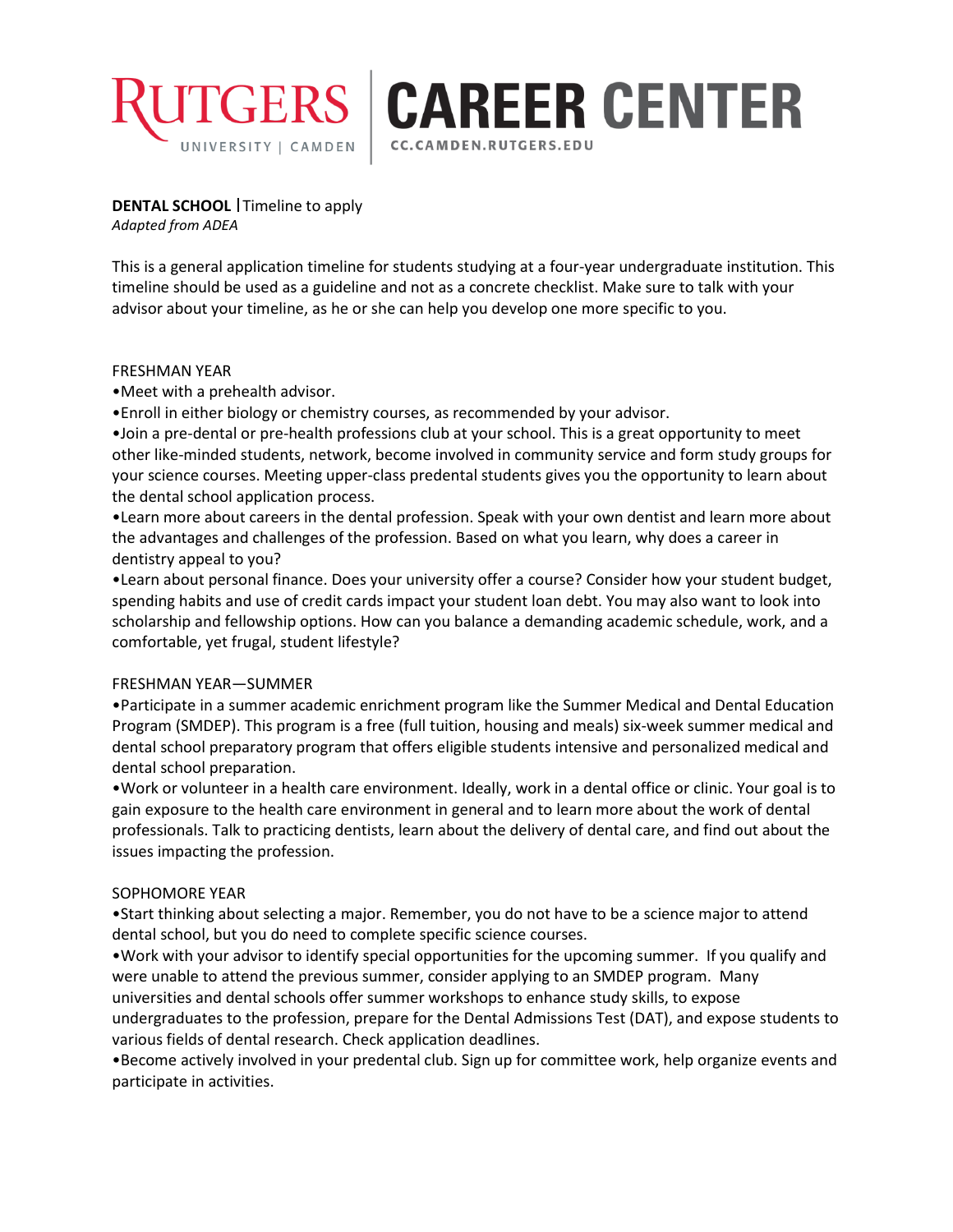

# **GERS CAREER CENTER**

CC.CAMDEN.RUTGERS.EDU

#### SOPHOMORE YEAR—SUMMER

•Participate in a summer program, enroll in summer school, or work/volunteer in the dental profession.

•Get a job! Keep that student loan debt as low as possible during your undergraduate years.

•Start putting together a financial plan for applying to dental school. Take into consideration fees for the DAT, the ADEA Associated American Dental Schools Application Service (ADEA AADSAS®) application, supplemental application fees to the dental schools, plus the cost of participating in on-site interviews.

#### JUNIOR YEAR

•Complete biology and chemistry courses in preparation for taking the DAT in late spring of your junior year.

•Review the dental school application process and create a timeline for the submission of your application materials. Most dental schools participate in ADEA AADSAS, the centralized dental school application service offered through ADEA. Look over the application and begin formulating your application information.

•Meet with your advisor to find out how your school handles letters of recommendation. Identify individuals who are willing to write letters of recommendation on your behalf and communicate submission deadlines to them. Be able to document your dental office observation experiences. •Start making decisions about the type of dental school you want to attend: location, size of school,

composition of the student body, curriculum and the program's emphasis. View websites and talk with classmates and upper-class students who are now enrolled in dental school.

•Participate in visitations from dental school admissions officers, visit dental schools and talk to dental students and admissions/minority affairs officers.

•Continue to actively participate in predental organization activities.

•Identify a strategy to prepare for the DAT. Obtain a sample DAT test from the American Dental Association (no charge). Consider purchasing a DAT review book and/or a CD that offers sample tests. Some students opt to enroll in DAT review courses, offered at dental schools, colleges and universities, and private companies. Some of these courses are offered free of charge, while others are costly. If you decide to purchase a book, CD or participate in a commercial DAT preparation workshop, make sure the content matches the actual content of the DAT.

• Register for the DAT with the American Dental Association. After submitting your application, you will receive instructions for contacting a Prometric Testing Center to schedule your test date. The DAT is a computerized examination and can be taken at a date and time of your choosing. Your registration is valid for six months.

•The ideal time to take the DAT is at the end of the spring semester, junior year or immediately after you have completed your organic chemistry courses. If your test scores are not what you would like, you must wait 90 days to re-take the test. The DAT can only be taken up to three times, so plan to score well the first time you take the test.

#### JUNIOR YEAR—SUMMER

•Submit your ADEA AADSAS application, indicating the dental schools to which you want your application materials sent. The ADEA AADSAS application cycle generally opens on or around June 1. An early application significantly enhances your chances of having your application reviewed early. Don't procrastinate and let application deadlines sneak up on you!